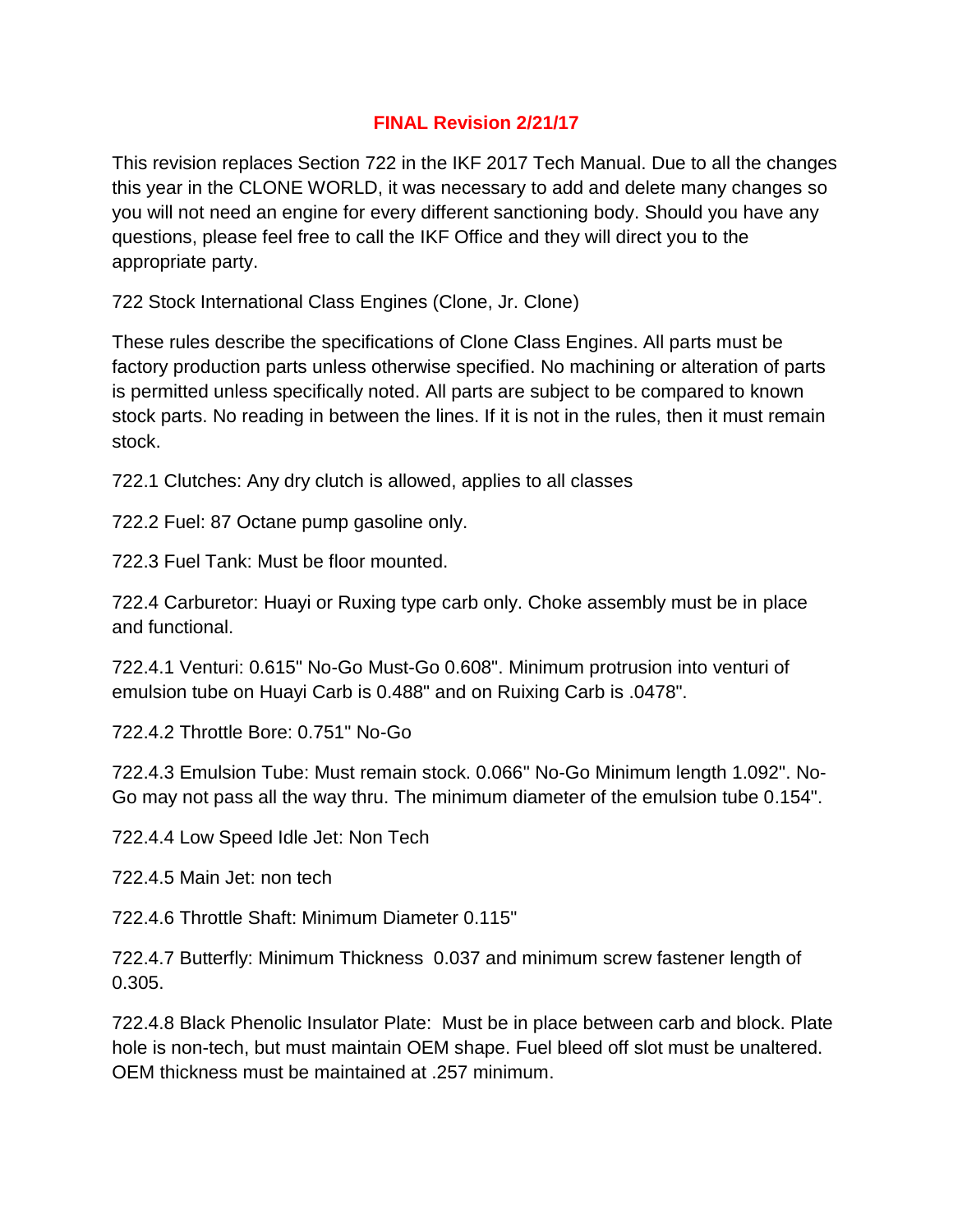722.4.9 Clone Restrictors: May not be modified in any way and can be compared to a known stock restrictor. Must be checked with a blade type No-Go.

722.4.9.1 Junior I one hole 0.425 No-Go ARC green

722.4.9.2 Junior II one hole 0.550 No-Go ARC blue

722.5 Fuel Pump: Any pulsed type fuel pump is allowed. Fuel pump must be pulsed from the valve cover, crankcase or side cover.

722.6 Air Filter: Any air filter allowed but NO RAM AIR AFFECT.

722.7 Air Filter Adapter: Maximum Length 1.375"

722.8 Engine Block and Side Cover: Case Bearings and all other bearings must be OEM and *NO CERAMIC BEARINGS ALLOWED.*

722.8.1 Block: Decking of the block is permitted

722.8.2 Crankshaft: OEM crankshaft only, no modifications. Journal diameter 1.168" min. 1.180" max. Crankshaft minimum weight would be over 1700 grams.

722.8.2.1 Governor: Governor and governor components are non tech. Removal of governor drive is allowed

722.8.3 Connecting Rod: OEM connecting rod only. OEM rod bolts only. Honing is allowed but must maintain factory defined edge. Rod Length 2.350" to 2.375" with a minimum weight of 133 grams with cap and fasteners. New Stock Performance cast rod allowed.

722.8.4 Wrist Pin: Overall Length 2.100" minimum, inside diameter .555" maximum. Outside Diameter of wrist pin .707" +or- .005".

722.8.5 Bore: Maximum Bore 2.700"

722.8.6 Stroke: Maximum Stroke 2.126" +/- 0.007. Push piston down to take up rod play. Check stroke from BDC to TDC.

722.8.7 Side Cover: Side cover must be OEM, no machining allowed. Gaskets must be OEM configuration and are non tech. Sealer may be used. Maximum 2 gaskets on crankcase cover allowed.

722.9 Piston and Rings: No flat top piston allowed, must be dished-OEM w/no modifications. After market Pistons up to 0.010" over stock are permitted. After market pistons must meet specifications on minimum weight, deep dish and top, middle and oil ring specs and groves. Machining of the Piston is prohibited.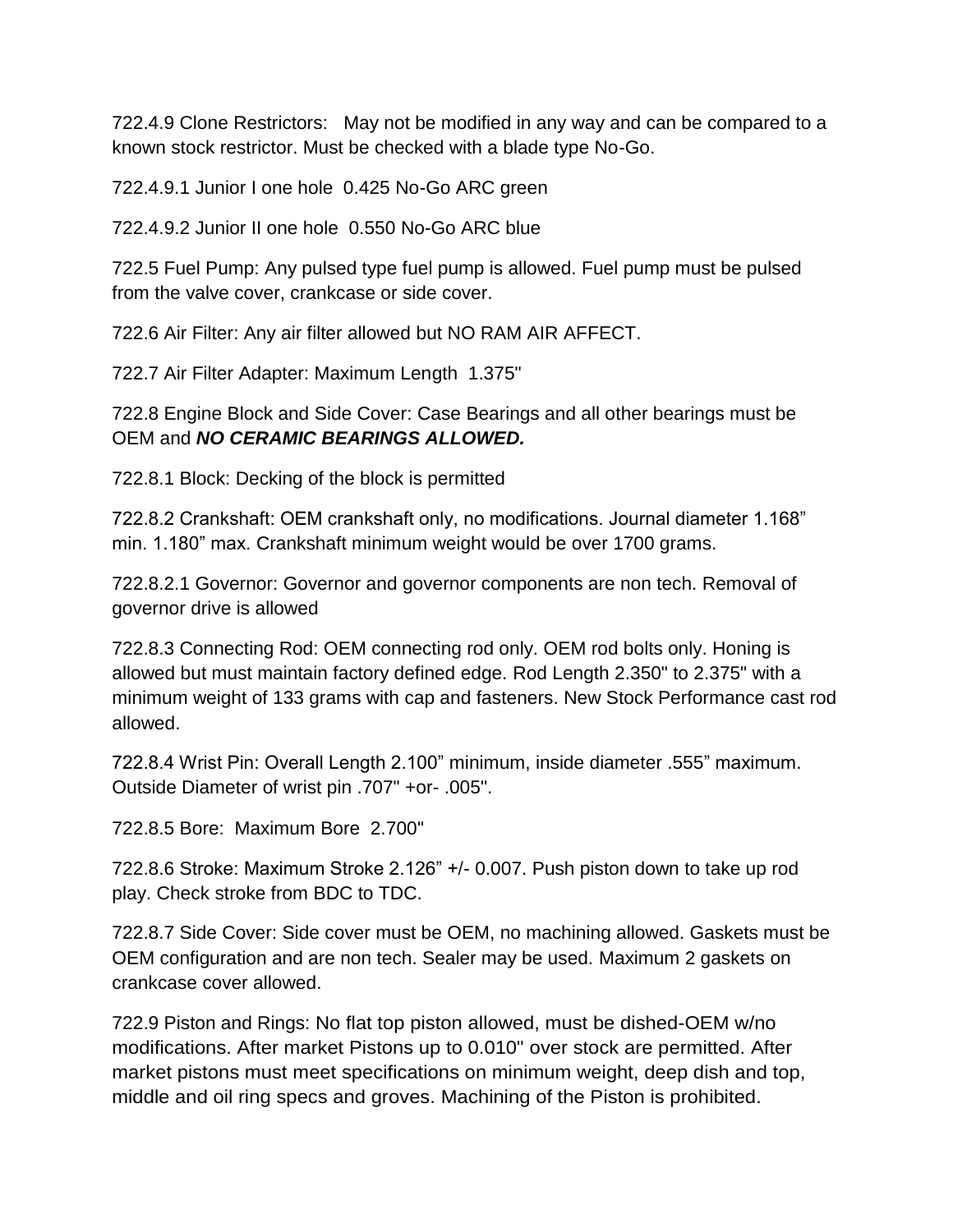722.9.1 Piston: Piston must be unaltered OEM only. Minimum weight with rings 145 grams. Maximum bore allowed of 2.700". Arrow on top of piston must be pointed toward valves / lifters

722.9.1.1 Piston Pop Out: No piston pop-out is allowed. No tolerance is allowed.

722.9.2 Piston Rings: Top ring and middle ring .115" max. width. Piston rings must be self-supporting in cylinder bore. Top ring must be chrome faced. Top and Middle Ring Size .058" +or- .005". Oil Expander Ring .095" +or-.005" and width of .092" +or- .005". Oil ring assembly must be self-supporting in cylinder bore when checked installed on piston with connecting rod attached. Rings must be in one piece when presented for tech.

722.10 Cylinder Head: Must be OEM castings only. Porting, polishing and/or grinding on any part of the cylinder head is PROHIBITTED unless otherwise stated. No angle milling of head. Measurement from gasket surface to the combustion chamber may not vary more than 0.005" in any direction. Only JT and TG-1 4 Bolt heads allowed. THIS IS SUBJECT TO CHANGE. Maximum head thickness of 2.640".

722.10.1 CCV: Minimum combustion chamber volume when mounted on engine @ TDC is 26.5 cc's. Head gasket required, but thickness is non-tech and can be either steel or aluminum. Measurement to be checked at TDC with LAD Tool and must be plum front to back and side to side before submitting fluid. Fluid type Marvel Mystery Oil.

722.10.2 Head Gasket: Head gasket required, but thickness is non-tech and can be fiber, steel or aluminum. 2 gaskets permitted, to maintain a minimum 26.5cc chamber volume. Sealer may be used on head gasket.

722.10.3 Valve Depth Check: Depth check between the valves in any direction cannot vary more than 0.005"

722.10.4 Valve Seats: Valve seats are of 3 angles, 45 degree face angle with top relief of 30 degrees and bottom relief of 60 degrees. Outside face of valve cannot be below floor of combustion chamber.

 $722.10.5$  Inside Diameter of valve seats: Intake =  $0.899$ " maximum, Exhaust =  $0.862$ " maximum

722.11 Valves: Steel or Stainless steel valves with 45 degree seat angle only are acceptable. No lightening, polishing, grinding or other alterations are allowed. Only OEM or Nitrated Valves are allowed in this class. Upper seals optional, seals may be used on both intake and exhaust, lash cap on exhaust valve only.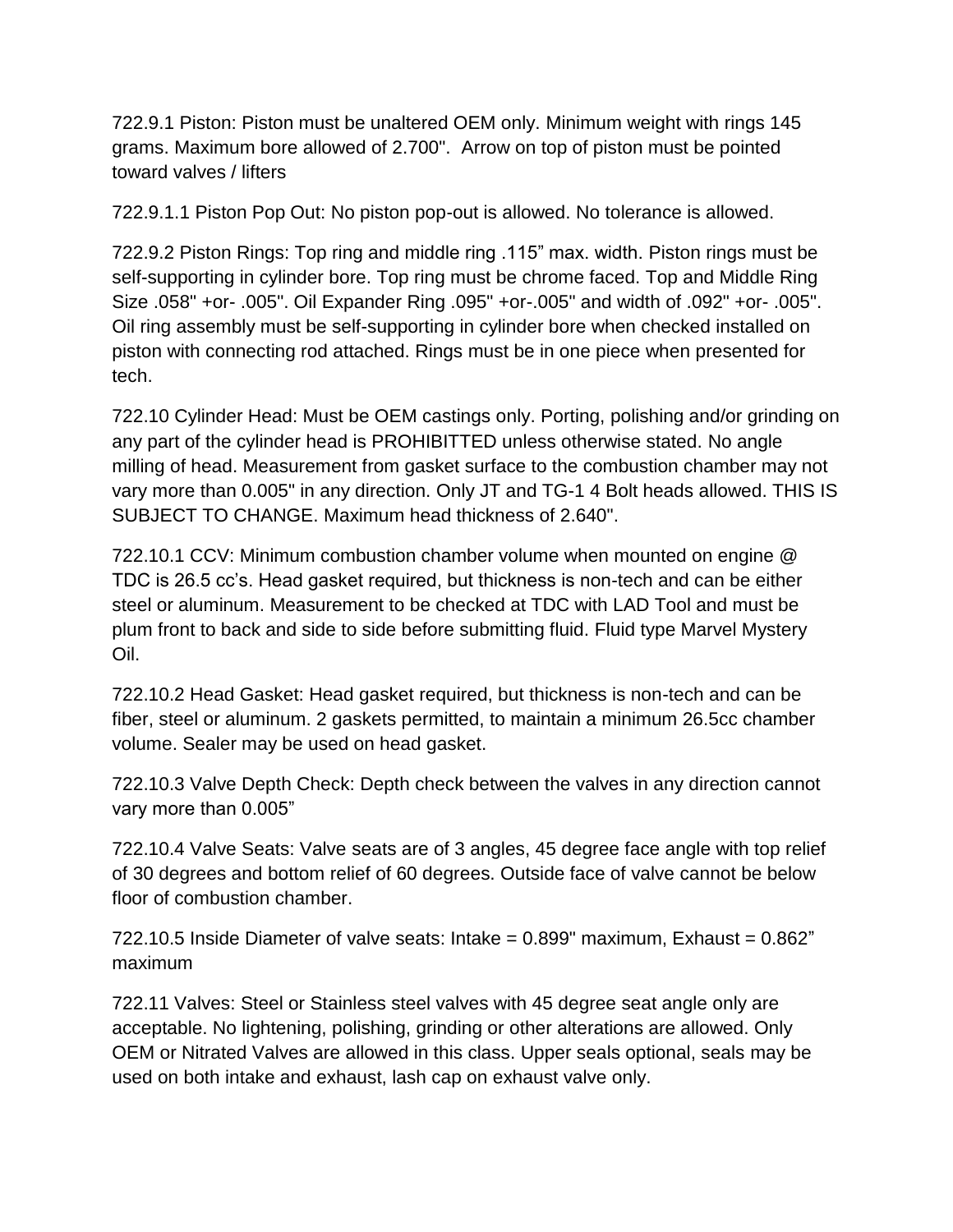722.11.1 Intake Outside Diameter: 0.975" minimum,

722.11.2 Exhaust Outside Diameter: 0.937" minimum,

722.11.3 Stem Diameter: 0.213" minimum

722.11.4 Weight: 21 grams minimum

722.12 Valve Springs: Springs must be made of a magnetic material. Number of coils: 4

722.12.1 Maximum Length: 1.250"

722.12.2 Maximum Outside Diameter: 0.790"

722.12.3 Maximum Inside Diameter: 0.650"

722.12.4 Maximum Coil Diameter: 0.0715",

722.12.5 Installed Height: 0.815". Spring shims allowed but must maintain 0.815" installed height,

722.12.6 Maximum spring pressure: 10.8 lbs. at .850" and 18 lbs. at .650". Should be checked with certified weight check system.

722.12.7 Intake Retainer: Minimum thickness 0.225"

722.12.8 Exhaust Retainer: Minimum thickness 0.245"

722.13 Rocker Arms: OEM 1:1 ratio steel rocker arms only. Must be OEM rockers.

722.14 Lifters and Pushrods: OEM lifters only. Length 1.350" to 1.390" Diameter max .935" and minimum weight of 18 grams.

OEM Pushrods Only. Length 5.275" +.010 max. Must be of 3 piece design and minimum weight of 9 grams.

722.15 Camshaft: Stock appearing camshaft cores only with the ez-spin assembly unaltered and in stock condition.

722.15.1 Cam lobe base circle diameter: 0.860" - 0.875" (taken from pushrod)

722.15.2 Duration (taken from pushrod): Intake duration of 221 degrees at .050" lift and 88 degrees at .200" lift. Exhaust duration of 224 degrees at .050" lift and 99 degrees at .200 lift. Camshaft tolerances: +2 degrees with no minimum duration check.

722.15.2.3 Intake lift at pushrod: 0.215" - 0.225"

722.15.2.4 Exhaust lift at pushrod: 0.222" - 0.232"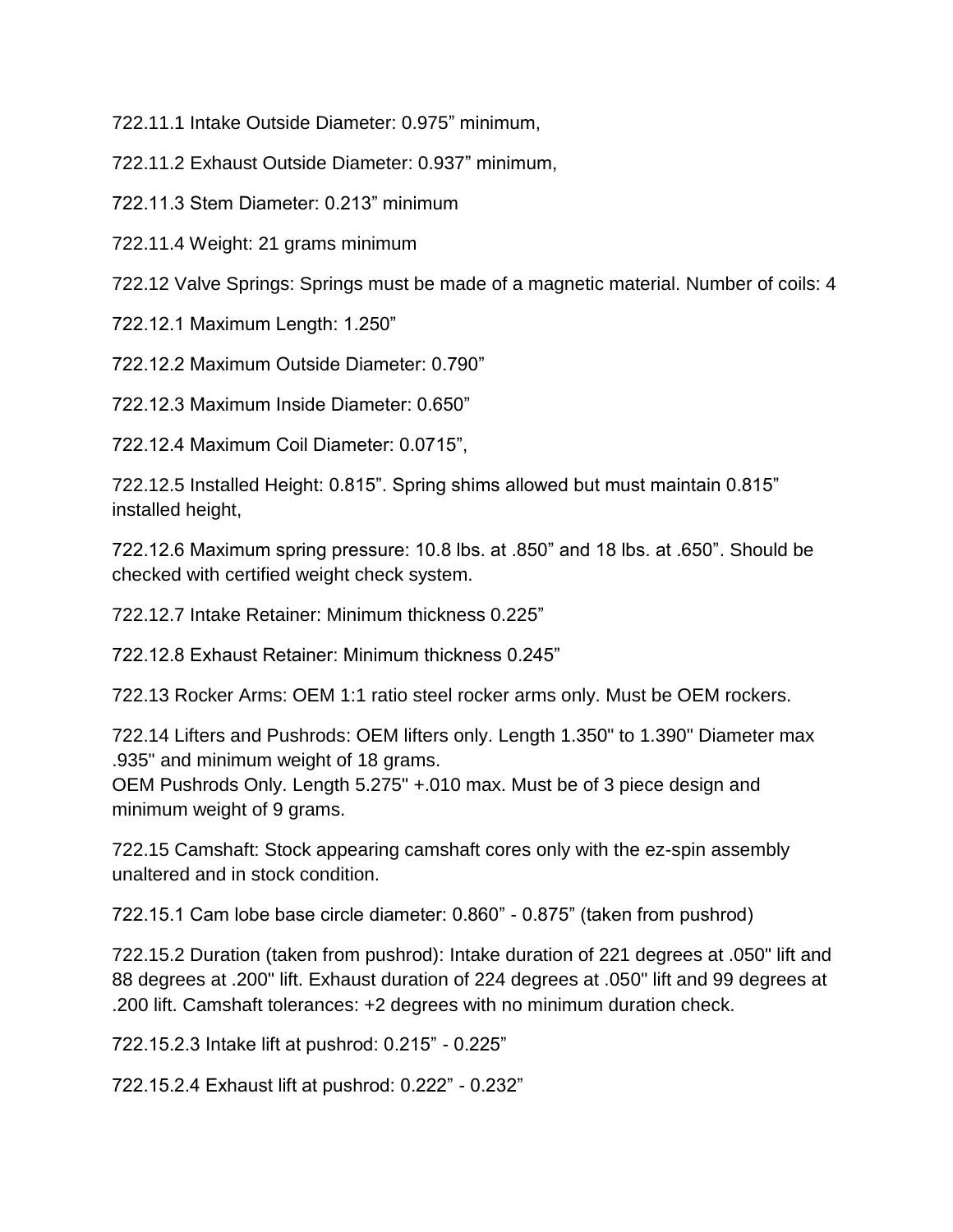722.15.2.5 Intake lift at retainer: 0.238" maximum

722.15.2.6 Exhaust lift at retainer: 0.242" maximum

NOTE: Lift is measured off top of retainer as raced.

722.16 Timing Gear: OEM factory timing gear mandatory and must be installed in original location.

722.17 Ignition Coil: Ignition coil must be OEM for all classes, timing is non tech

722.18 Flywheel: Flywheel must be a minimum weight 3.3 lbs. No modification or removal of fins is allowed.

722.18.1 Legal Flywheels:

722.18.1.1 Raceseng RSP-13-075 & 077 Rev Wheel F-S1

722.18.1.2 ARC-6618 and ARC-6619

722.18.1.3 DYNO PVL Boxstock Flywheel

722.18.1.4 King Wheel Billet Steel DJ-168F-16200-A

722.18.1.5 King Billet Aluminum Slipstream

722.18.1.6 Ambush Flywheel Part Number 1116

☞722.19 Exhaust Sprint and Senior Speedway Classes Only: Multi-stage pipes allowed. Looped pipes (360 degree turns) are not allowed. Pipe (including silencer) cannot extend past rear bumper. Header wrap required for safety reasons. Gasket and/or silicone allowed to seal header pipe to head. Allen bolts permitted on header to head. Pipes must be double nutted or safety wired on at least one stud or bolt

722.19.1 Maximum length: 24" measured thru the inside of the pipe with .250 wide tape measure. Remove silencer and pull tape measure tight, if any portion of the length of the pipe is below 24" – pipe is legal.

722.19.2 Silencer: RLV 4104.or RLV B91 is mandatory with all baffle plates inside and as supplied by manufacturer. Baffle holes .1285" max. Silencer must be supported by clamped on brace.

☞722.20 Exhaust Speedway Junior Clone Class Only: Weenie Pipe Exhaust System only allowed in Speedway Clone Junior Classes.